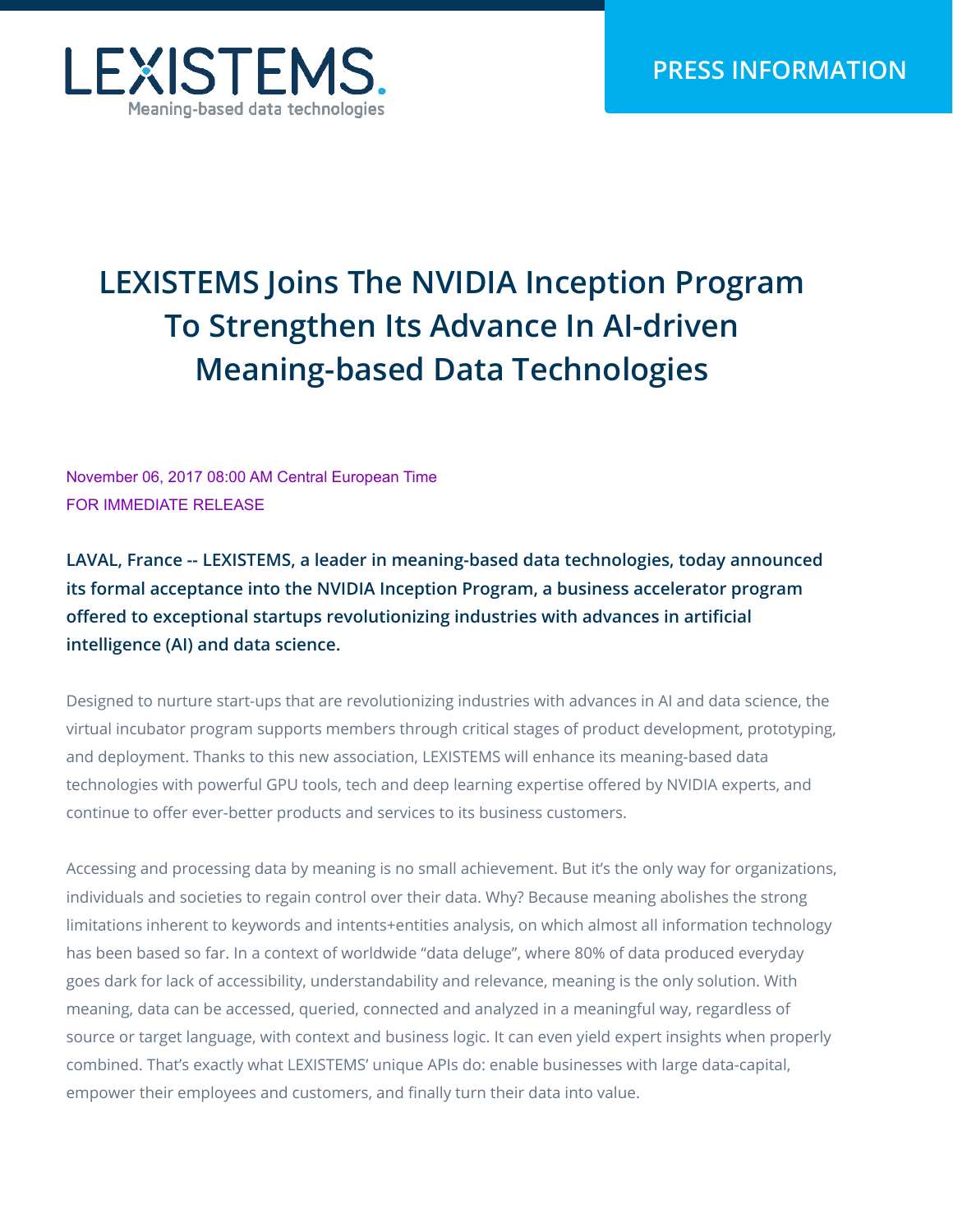

In this respect, LEXISTEMS' acceptance into the NVIDIA Inception Program should help further its recognized advance in the field and its position on a very broad market. The complexity of languages (LEXISTEMS' APIs are consistent across several languages like English, French, Spanish, German - and Portuguese coming up) and the very essence of meaning require advanced technologies among which artificial intelligence plays a key part. For LEXISTEMS, partnering with the undisputed leader in GPUpowered AI hardware makes therefore complete sense and is likely to result in more technological breakthroughs with a reduced time to market.

"*Everyone here is very excited to be part of 'Inception', and we can't wait to join forces with the numerous NVIDIA talents in artificial intelligence and deep learning to address meaning-related problems that have never been solved yet*" commented Marie Granier, LEXISTEMS' CEO, shortly after the official notice of acceptance. "*From its own inception 18 months ago, LEXISTEMS has been using and testing a number of neural networks, including implementations and flavors derived from very recent research papers. I personally believe that the wealth of intellectual and technical resources available at NVIDIA added to our unique expertise in meaning-based data technologies will translate into significant technological streamlining. We're also very happy because being part of the Inception Program will allow us to offer our customers a best-in-class experience on NVIDIA hardware. That's important because NVIDIA's is our AI hardware of choice for delivering software + hardware solutions that achieve the best possible performance.*"

Tags: LEXISTEMS, Artificial Intelligence (AI), Natural Language Processing (NLP), Meaning-based data processing, Data science.

Tweet this: @LEXISTEMS joins the @NvidiaAI Inception Program. #AI #deeplearning https://lexistems.com

#### **About LEXISTEMS**

LEXISTEMS delivers solutions for accessing and processing data by meaning. These solutions let organizations search, connect, analyze and produce information based on meaning, in natural language, in different languages. Which is 100x more powerful and pertinent than with keywords. LEXISTEMS' solutions combine state-of-the-art Artificial Intelligence, Natural Language Processing and security technologies. With just a few lines of code, they augment any application with operational intelligence, business expertise and natural language ease of use. For LEXISTEMS customers, data assets and applications of any size and complexity become profit centers with measurable ROI. Learn more at https://lexistems.com.